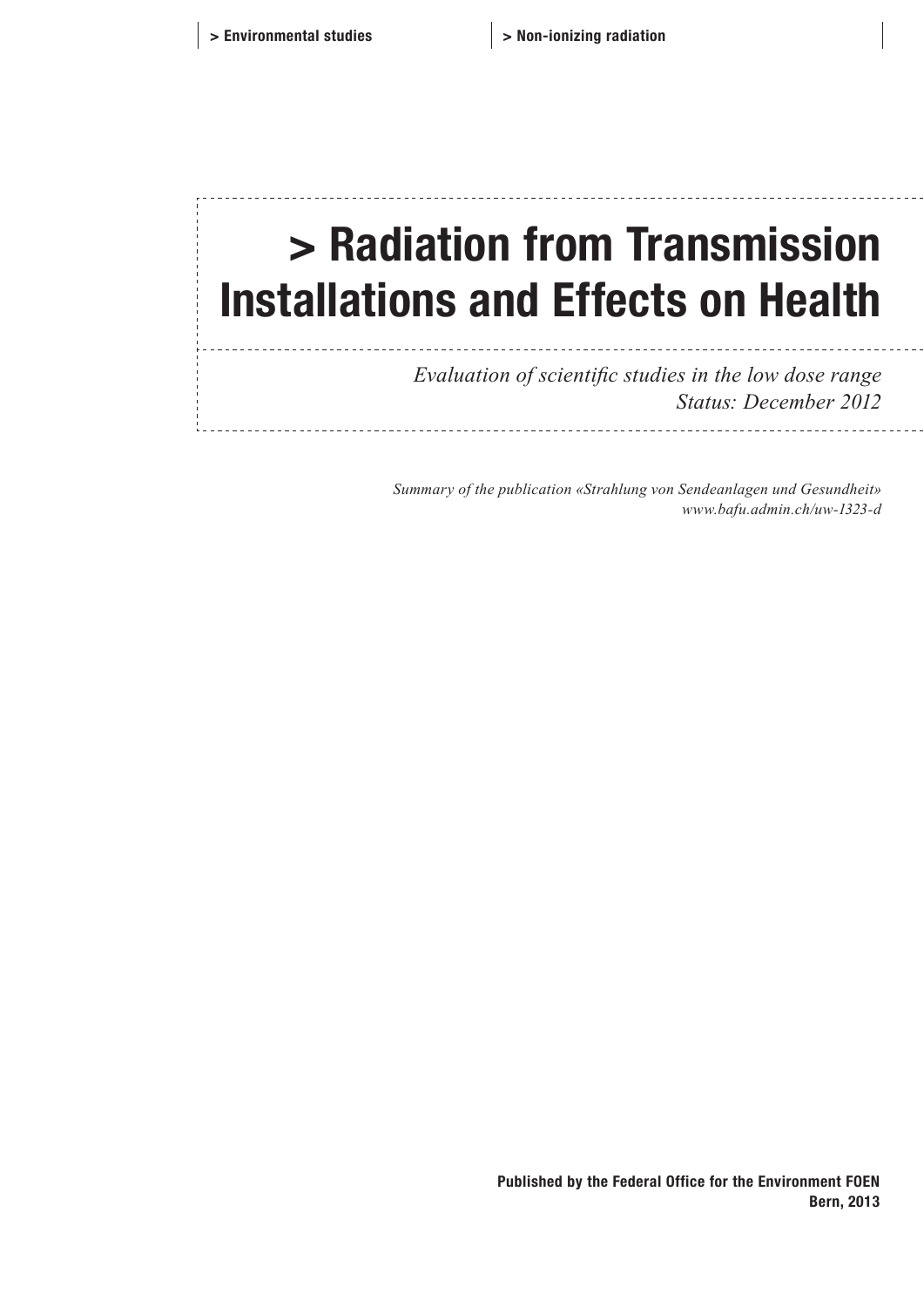## **> Summary**

The status of scientific knowledge regarding potential risks to health due to exposure to high-frequency non-ionising radiation (100 kHz to 300 GHz) in the low dose range has previously been presented and evaluated in the past few years by the Federal Office for the Environment (FOEN) in two comprehensive reports. The term "low dose range" refers to intensities below the ambient limit values specified in the Ordinance relating to Protection from Non-Ionising Radiation (ONIR). The thermal effects of highfrequency radiation that occur at higher intensities are sufficiently well known and were therefore not the subject matter of those reports.

The initial evaluation of the status of scientific knowledge was made in the report called "Hochfrequente Strahlung und Gesundheit" (*Umweltmaterialien* No. 162), which encompassed studies carried out until the end of 2002 (SAEFL 2003 – not available in English). This evaluation was subsequently updated in June 2007 on the basis of studies that were published between 2003 and September 2006 (*Umwelt-Wissen* No. 0722, FOEN 2007 – the English version contains a summary only). These two reports were based on a total of approximately 350 experimental and epidemiological studies on human beings.

In the present report, the findings of the studies on human beings published in the period from October 2006 to December 2012 have been presented in summarised form and evaluated. Unlike the two previous reports in which studies that also included mobile telephones as a source of radiation were taken into account, in accordance with the mandate this latest report focuses solely on studies in which exposure to highfrequency radiation from fixed installations such as broadcasting transmitters and mobile telephone base stations was examined. In the past six years, approximately 50 studies on this type of exposure were published. These took the form of experimental field studies, epidemiological studies of population groups in their everyday environment, and experimental studies on short-term exposure under controlled conditions in the laboratory.

As was the case in the previous reports, the overall evidence for or against effects was evaluated on the basis of the findings of all studies. The various studies were systematically collected and evaluated by the ELMAR documentation centre of the Institute for Social and Preventive Medicine at the Swiss Tropical Institute in Basel. Detailed information concerning the individual studies may be obtained from the publicly accessible ELMAR database (*[http://elmar.swisstph.ch](http://elmar.swisstph.ch/)*).

## **Findings regarding the effects of exposure to high-frequency radiation from fixed transmitters**

In epidemiological studies, it has only been possible to satisfactorily record the individual exposure of human beings in everyday life to levels that arise in the vicinity of broadcasting transmitters and mobile telephone base stations since approximately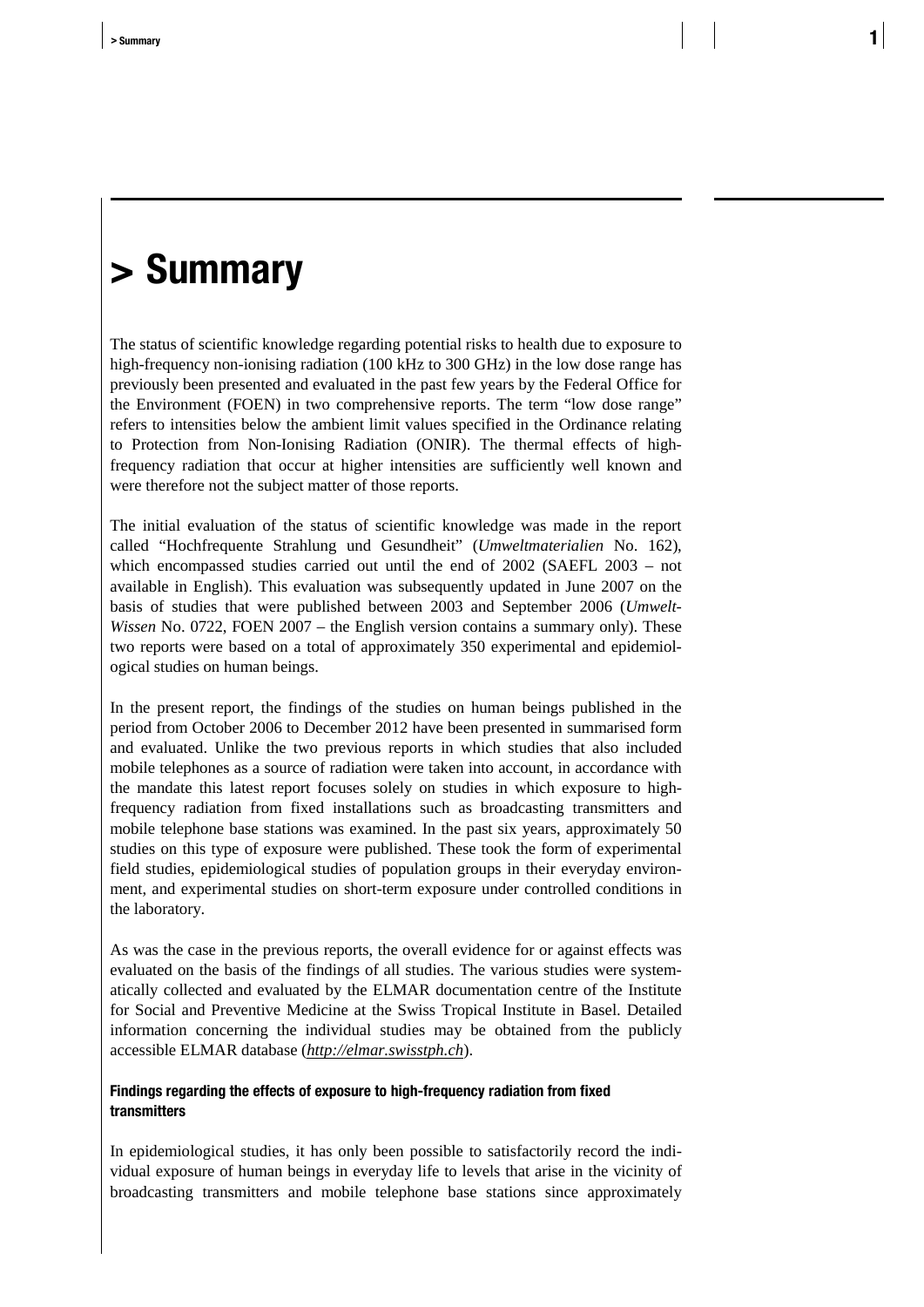2007, because until that date the necessary measurement equipment and propagation models were not available. As a consequence, the quality of many of the studies has meanwhile significantly improved. However, there are still major differences in the methodological quality of the studies, and there are also some issues that have barely been examined to date.

The majority of the new studies on exposure from fixed transmitters concerned the occurrence of sleep disturbances and non-specific symptoms such as headaches, dizziness and nausea. With respect to **sleep disturbances,** several studies involving a shortwave radio transmitter had noted that such emissions could influence the quality of sleep of nearby residents, and this is the reason why this association was assessed as "possible" in the previous report. In the meantime, two field studies on this topic carried out in Austria and Germany have been published, as have the findings of the Swiss "Qualifex" study. The latter is the only study to date that not only carried out a cross-section analysis, but also went on to conduct a follow-up study one year later, and in which the individual level of exposure was not only measured, but was also calculated with the aid of a propagation model. Furthermore, for the evaluation of sleep quality, both information from participants as well as objective measurement data relating to body movement during sleep were available. The findings of all three new studies are more reliable than those obtained in the previous ones, because care was taken to ensure that the participants were not aware of their exposure status. This was not the case in the study carried out in the vicinity of a large shortwave transmitter. The findings of the new studies show that high-frequency fields from transmitters do not have any influence on sleep quality. Furthermore, no evidence was found that people with electromagnetic hypersensitivity react differently to exposure than the rest of the population. However, it is not yet possible to draw any definitive conclusions regarding this issue because not enough people have been studied to date over a longer timeframe. Moreover, in the new studies the actual differences in exposure were less pronounced than in the study on the shortwave transmitter, and the possibility cannot be ruled out that short waves give rise to other effects than those caused by present-day high-frequency electromagnetic fields, which mainly originate from mobile telephony, wireless telephones and wireless LAN.

For the previous report, only a handful of study results were available concerning the effects of high-frequency radiation from transmitters on **well-being** and **non-specific symptoms.** This issue has been the focus of research in the past few years, and in the meantime six experimental and eleven epidemiological studies have been carried out. In the experimental studies, effects of short-term whole-body exposure on well-being were only identified sporadically and did not give rise to a uniform pattern. From the epidemiological studies it is apparent that, in those studies with a more precise exposure estimate, no influence on well-being was observed as the result of exposure to high-frequency radiation. By contrast, there were some indications of associations in those studies in which only basic exposure estimates were made. Above all in studies carried out in the vicinity of individual large transmitters, the findings are limited in terms of relevance because, generally speaking, the participants were aware of their exposure status. Experimental studies have shown that awareness of exposure status influences the perception and description of non-specific symptoms. By contrast, blind studies in which the individual level of high-frequency exposure is measured or mod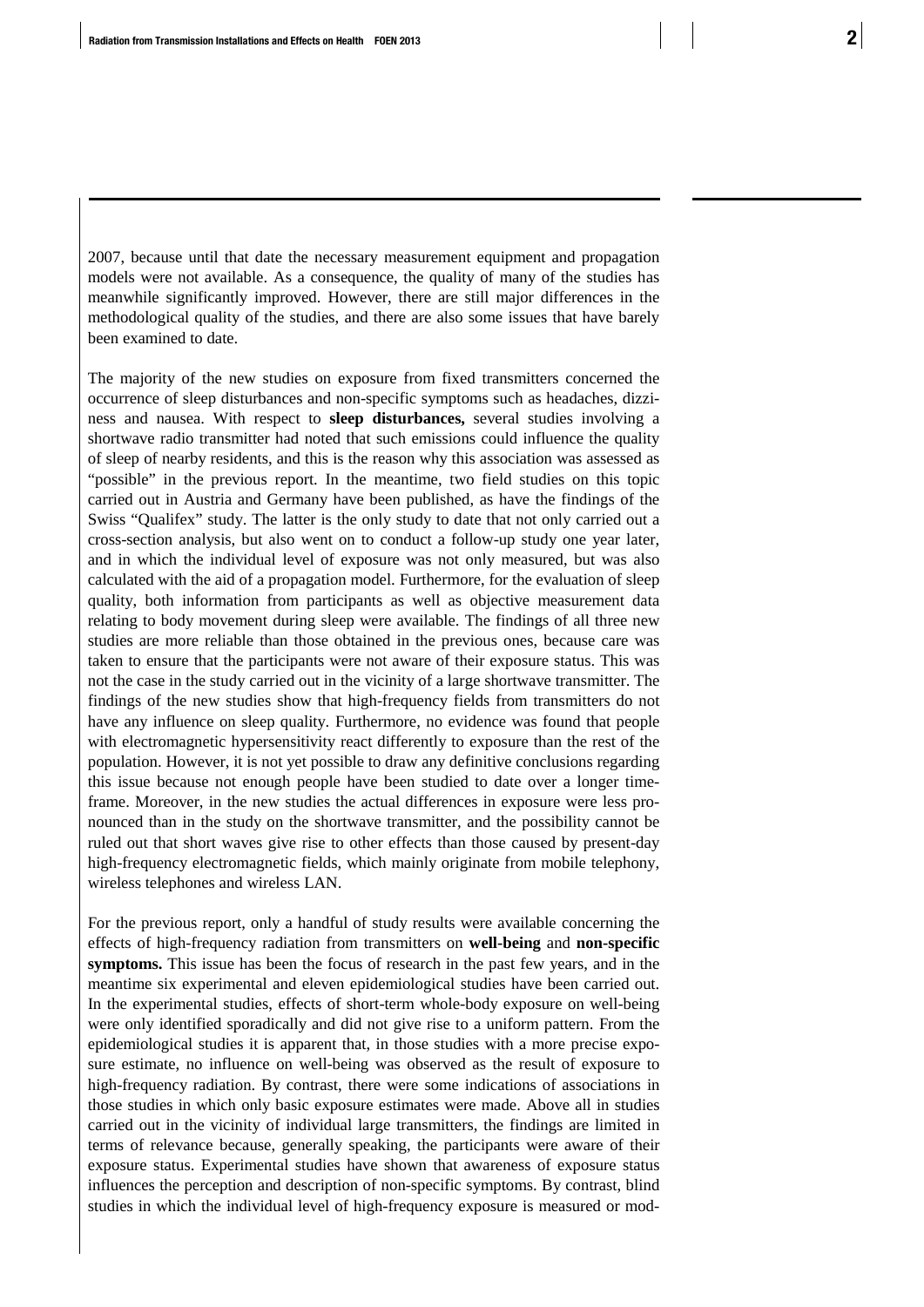elled are less error-prone. However, in all studies to date the level of exposure was low, the differences between the studied groups were relatively minor, and the observation period was limited to one year. For these low levels of exposure the indications are that they do not influence people's well-being, but it is not yet possible to make a definitive assessment because observations have not been made over a longer timeframe.

The question whether weak high-frequency fields from fixed transmitters can be perceived was examined in five new experimental studies. As had already been found in earlier studies, on average the participants were unable to recognise the presence or absence of these fields with any degree of reliability.

With regard to the question whether people living in the vicinity of broadcasting transmitters or mobile telephone base stations are exposed to a higher **cancer** risk, four new studies have been carried out on children and six on adults. The new studies on the **leukaemia risk for children** encompassed larger collectives and applied better methods for estimating individual exposure than previous studies. Unlike some earlier studies, they do not indicate an association between exposure to fields from transmitters and the risk of childhood leukaemia. As a result of the high relevance of the new studies, the evidence for this association, which in the previous report was assessed as "possible", has been weakened. However, the level of exposure was also low in these studies, and the modelling of exposure levels from mobile telephone base stations was subject to some uncertainty. In view of this, it is not possible to draw any definitive conclusions with respect to the potential risk at exposure levels above 3 V/m.

With regard to the **risk of brain tumours in children,** too, the new studies do not point to any association with exposure to high-frequency radiation from fixed transmitters. Since the amount of data is smaller than that for the leukaemia risk, however, the assessment of the evidence is less reliable.

Of the new studies on the **cancer risk for adults,** four focused on exposure from mobile telephone base stations, and two on exposure from military or broadcasting transmitters. In contrast to the studies on children, the new studies on the cancer risk for adults suffer from a number of serious methodological shortcomings. These include uncertainties concerning the choice of study area, small case numbers, inadequate determination of exposure levels and a failure to take account of additional influencing factors. The fact that the collective was very heterogeneous in most of the studies (in some cases they encompassed both children and adults) is another weakness. In view of the significance of age as the most important cancer risk factor, this makes little sense. Due to these methodological shortcomings, none of the new reports meet the fundamental requirements placed on a scientific study. As before, it is therefore not possible to make a sound assessment of the evidence for or against an association between exposure level and cancer risk among adults.

To date, the effects of high-frequency fields on **physiological parameters** have primarily been studied in association with the use of mobile phones. Only isolated findings have been published concerning the lower whole-body exposure to fields from fixed transmitters. In particular, only one previous study has been carried out on the effects on the electrical activity of the brain. It appears that, for the majority of research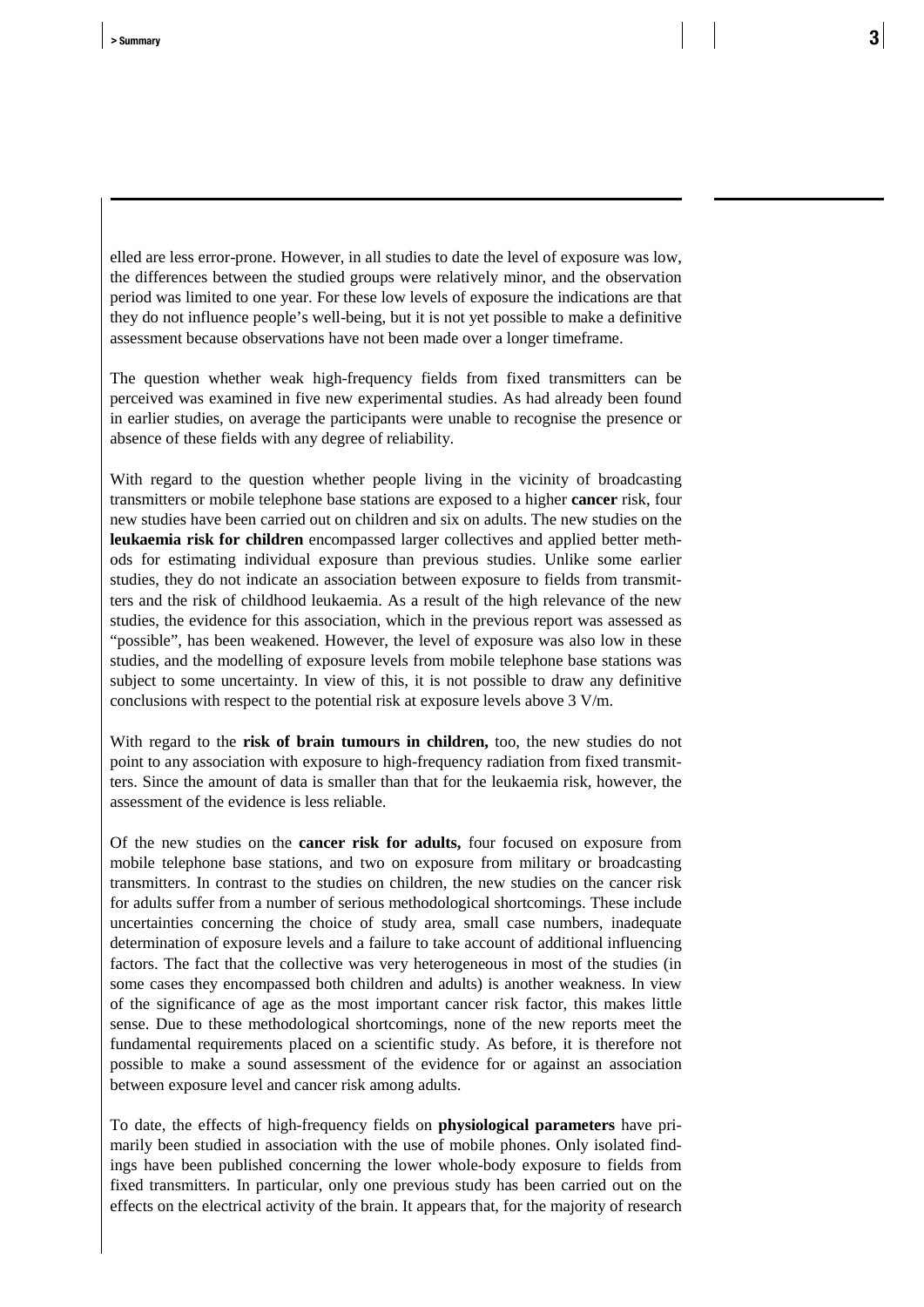groups, the priority was to examine the existing indications of changes in electrical activity during intense local exposure of the head through the use of a mobile phone. In view of the small amount of data relating to whole-body exposure, at this time it is not possible to assess any potential effects of emissions from fixed transmitters. Similarly, **cognitive functions** such as learning processes or reaction speeds have primarily been examined to date in relation to exposure by mobile phones. The few earlier studies on whole-body exposure had produced contradictory results. In the four new experiments, no short-term effects on cognitive functions were observed. This means that the evidence is tending to weaken. However, no studies have yet been carried out on the effects of long-term exposure.

The effects on the **cardiovascular system** were examined in three new experimental studies, the results of all of which showed that there are no effects of short-term wholebody exposure on heart rate and blood circulation. Thus the findings of earlier studies were confirmed and indicate that short-term effects are unlikely. With respect to longterm effects, however, no studies have been carried out to date.

Very few studies have been carried out on the effects of exposure on **fertility,** miscarriage and premature birth rates, and congenital malformations. The only recent study was carried out in the vicinity of a military antenna and its findings are relatively unreliable due to methodological shortcomings. As before, because of insufficient data and methodological shortcomings in studies carried out in the past, it is still not possible to assess changes in **hormone balance.**

## **Conclusions**

While the situation regarding data relating to the effects of whole-body exposure to radiation from fixed broadcasting and mobile phone transmitters has improved since the previous report, above all thanks to the introduction of propagation models and instruments for measuring individual exposure, due to the remaining uncertainties regarding the interpretation of the findings and existing gaps in knowledge it is still not possible to draw definitive conclusions.

The epidemiological studies show that, in the present-day environment, whole-body exposure to high-frequency fields from fixed transmitters is low. In these studies, only isolated cases of exposure above the level of 0.5 V/m were measured. Up to this level of exposure, the findings of the studies on human beings indicate no changes in physiological parameters or effects on wellbeing or health. From these studies it is however not possible to draw any conclusions regarding higher levels of exposure, for example with respect to the range of the installation limit values or the ambient limit values specified in the Ordinance relating to Protection from Non-Ionising Radiation (ONIR).

Higher exposure levels up to a maximum of 10 V/m were examined in experimental studies, and the findings did not point to any acute effects. The main strength of experimental studies is that confounding factors can largely be ruled out thanks to randomisation and the application of the double-blind principle. However, in most cases the duration of exposure was less than one hour, and this means that it is not possible to derive conclusions relating to long-term effects from these results.